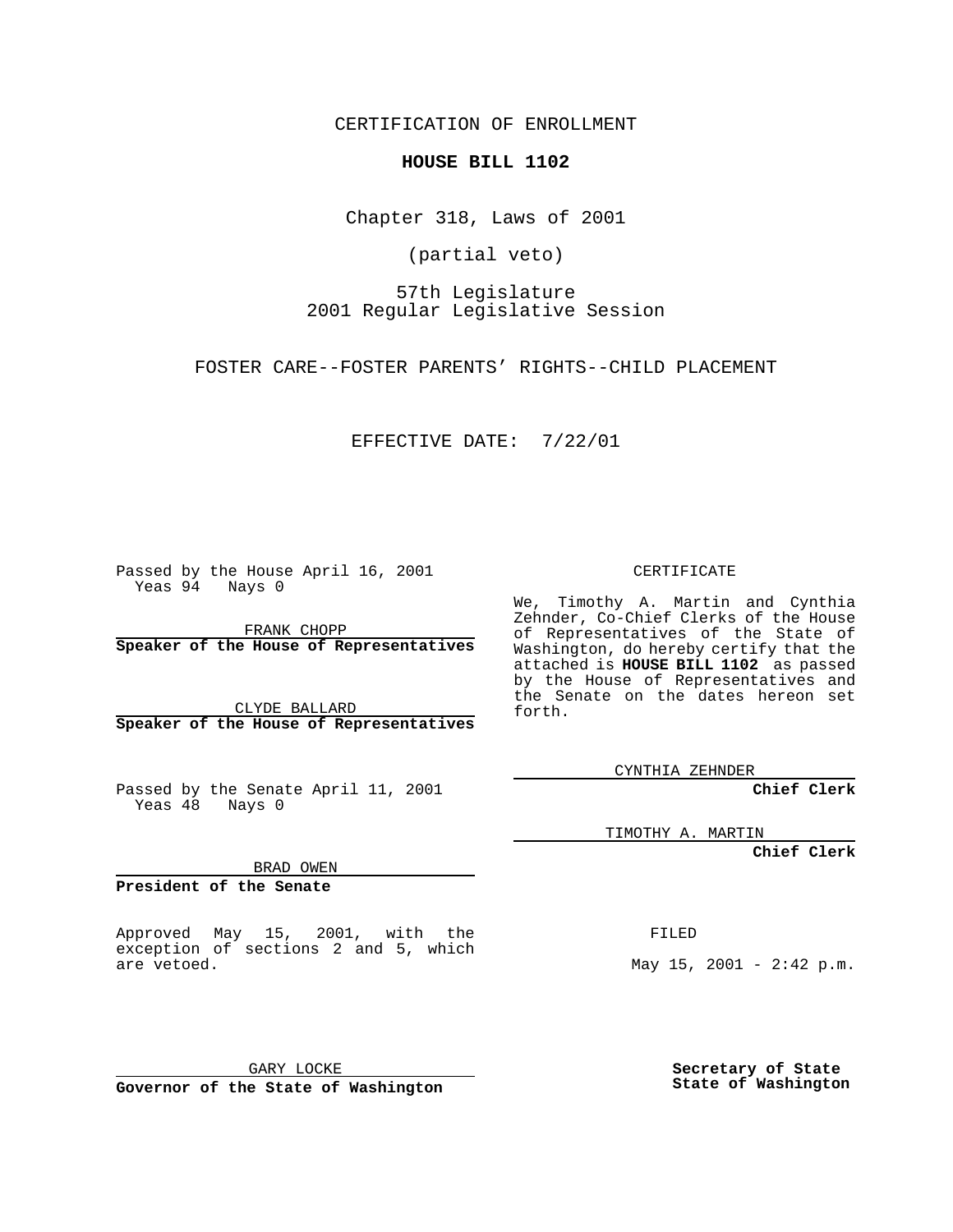## **HOUSE BILL 1102** \_\_\_\_\_\_\_\_\_\_\_\_\_\_\_\_\_\_\_\_\_\_\_\_\_\_\_\_\_\_\_\_\_\_\_\_\_\_\_\_\_\_\_\_\_\_\_

\_\_\_\_\_\_\_\_\_\_\_\_\_\_\_\_\_\_\_\_\_\_\_\_\_\_\_\_\_\_\_\_\_\_\_\_\_\_\_\_\_\_\_\_\_\_\_

## AS AMENDED BY THE SENATE

Passed Legislature - 2001 Regular Session

**State of Washington 57th Legislature 2001 Regular Session By** Representative Boldt

Read first time . Referred to Committee on .

1 AN ACT Relating to foster parents' rights; amending RCW 74.13.280; 2 and adding new sections to chapter 74.13 RCW.

3 BE IT ENACTED BY THE LEGISLATURE OF THE STATE OF WASHINGTON:

4 NEW SECTION. **Sec. 1.** A new section is added to chapter 74.13 RCW 5 to read as follows:

 Foster parents have the right to be free of coercion, discrimination, and reprisal in serving foster children, including the right to voice grievances about treatment furnished or not furnished to the foster child.

10 \*NEW SECTION. Sec. 2. A new section is added to chapter 74.13 RCW 11 to read as follows:

12 No department employee may retaliate against a foster parent or in 13 any other manner discriminate against any foster parent because:

14 (1) The foster parent made a complaint with the office of family 15 and children's ombudsman, the attorney general, law enforcement 16 agencies, or the department, provided information, or otherwise 17 cooperated with the investigation of such a complaint;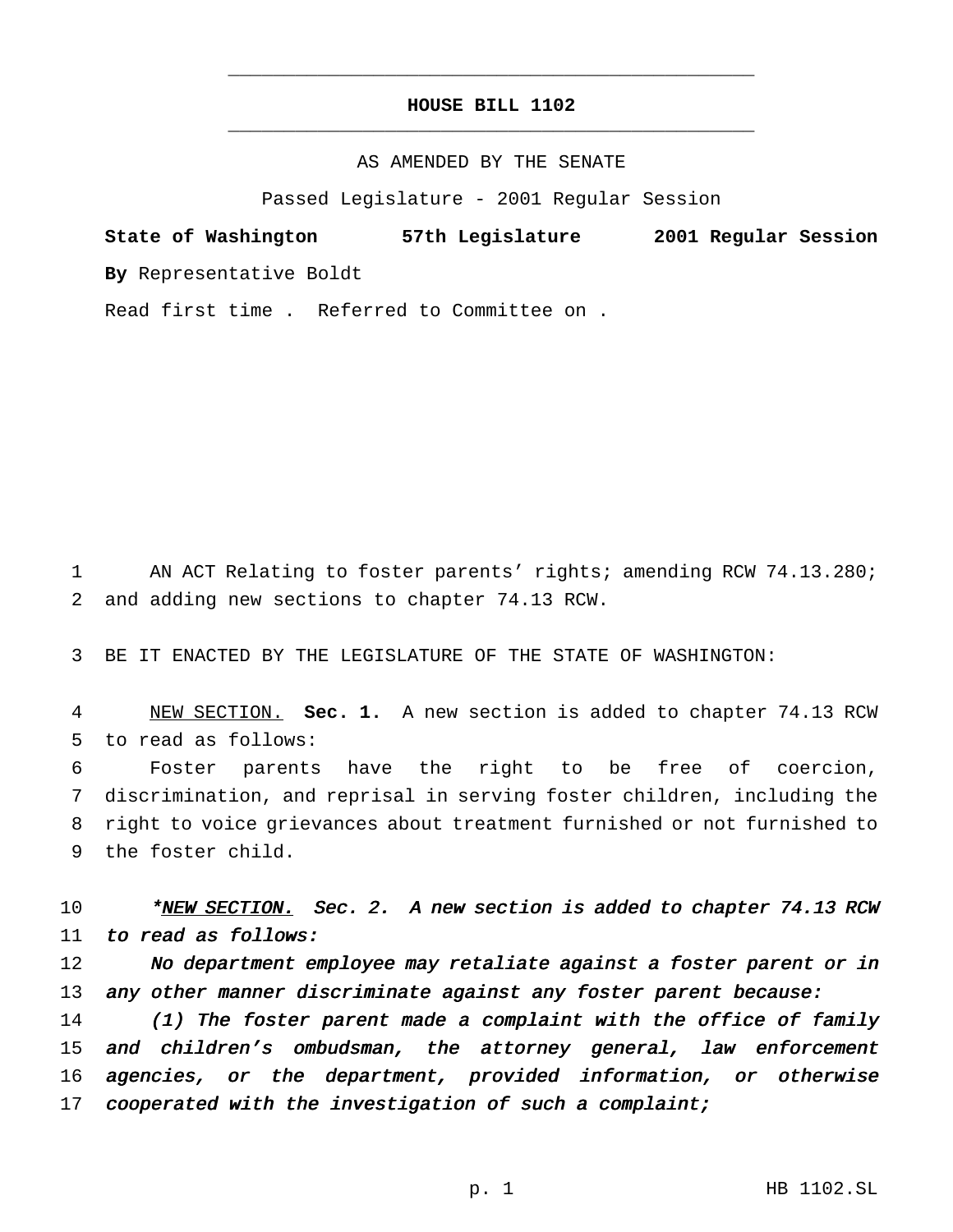(2) The foster parent has caused to be instituted any proceedings under or related to Title <sup>13</sup> RCW;

 (3) The foster parent has testified or is about to testify in any such proceedings;

 (4) The foster parent has advocated for services on behalf of the foster child;

 (5) The foster parent has sought to adopt <sup>a</sup> foster child in the 8 foster parent's care; or

 (6) The foster parent has discussed or consulted with anyone concerning the foster parent's rights under this chapter or chapter 74.15 or 13.34 RCW.

**\*Sec. 2 was vetoed. See message at end of chapter.**

 **Sec. 3.** RCW 74.13.280 and 1997 c 272 s 7 are each amended to read as follows:

 (1) Except as provided in RCW 70.24.105, whenever a child is placed in out-of-home care by the department or a child-placing agency, the 17 department or agency shall( $(-$  within available resources,)) share information about the child and the child's family with the care 19 provider and shall( $\frac{1}{2}$ , within available resources,)) consult with the care provider regarding the child's case plan. If the child is dependent pursuant to a proceeding under chapter 13.34 RCW, the department or agency shall keep the care provider informed regarding the dates and location of dependency review and permanency planning hearings pertaining to the child.

 (2) Any person who receives information about a child or a child's family pursuant to this section shall keep the information confidential and shall not further disclose or disseminate the information except as authorized by law.

 (3) Nothing in this section shall be construed to limit the authority of the department or child-placing agencies to disclose client information or to maintain client confidentiality as provided by law.

 NEW SECTION. **Sec. 4.** A new section is added to chapter 74.13 RCW to read as follows:

 (1) No child may be placed or remain in a specific out-of-home placement under this chapter or chapter 13.34 RCW when there is a conflict of interest on the part of any adult residing in the home in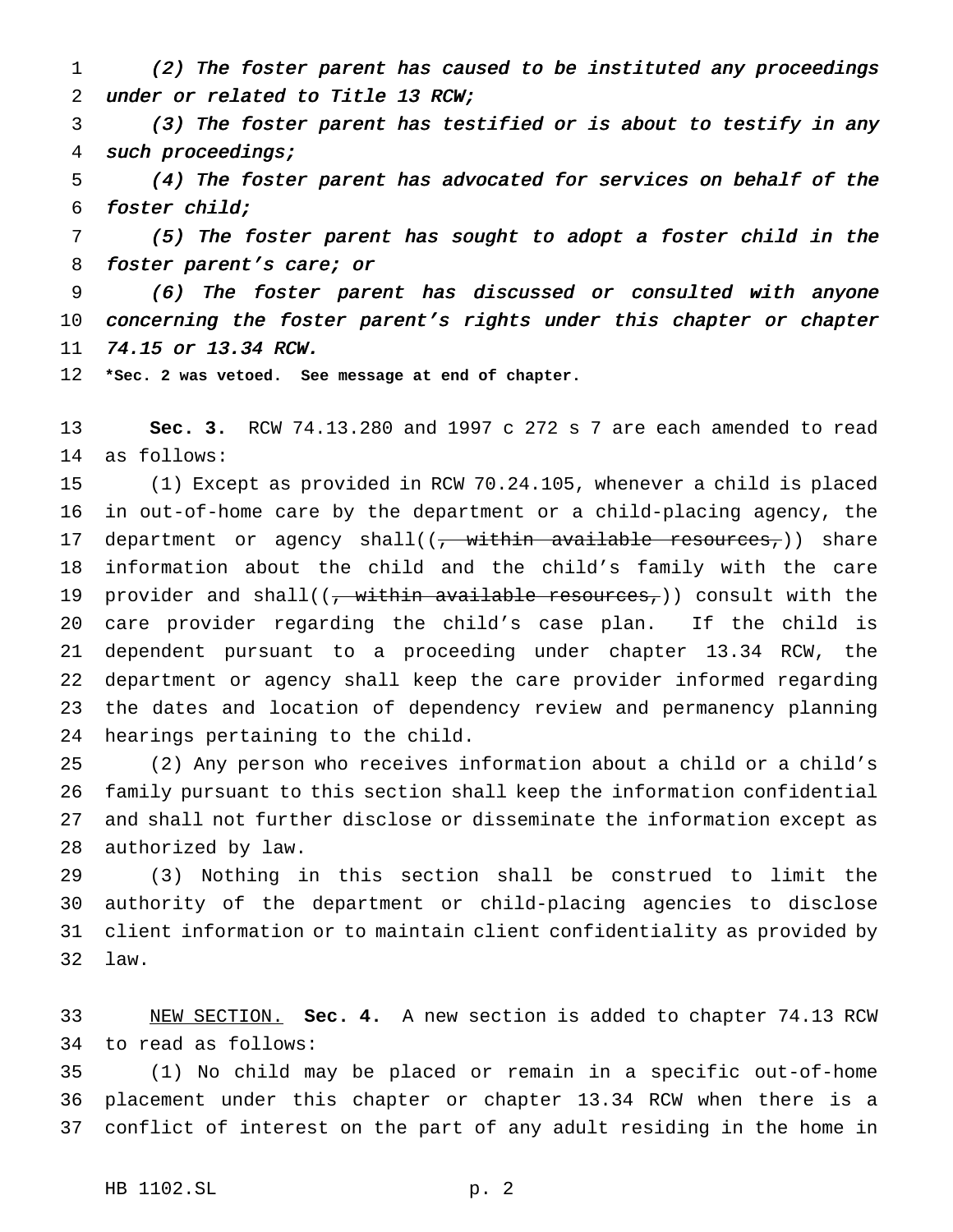which the child is to be or has been placed. A conflict of interest exists when:

 (a) There is an adult in the home who, as a result of: (i) His or her employment; and (ii) an allegation of abuse or neglect of the child, conducts or has conducted an investigation of the allegation; or

 (b) The child has been, is, or is likely to be a witness in any pending cause of action against any adult in the home when the cause includes: (i) An allegation of abuse or neglect against the child or any sibling of the child; or (ii) a claim of damages resulting from wrongful interference with the parent-child relationship of the child and his or her biological or adoptive parent.

 (2) For purposes of this section, "investigation" means the exercise of professional judgment in the review of allegations of abuse 14 or neglect by: (a) Law enforcement personnel; (b) persons employed by, or under contract with, the state; (c) persons licensed to practice law and their employees; and (d) mental health professionals as defined in chapter 71.05 RCW.

 (3) The prohibition set forth in subsection (1) of this section may not be waived or deferred by the department under any circumstance or at the request of any person, regardless of who has made the request or the length of time of the requested placement.

22 \*NEW SECTION. Sec. 5. A new section is added to chapter 74.13 RCW 23 to read as follows:

 (1) When the secretary has reasonable cause to believe that an employee has knowingly violated the conflict of interest provisions in section <sup>4</sup> of this act, notwithstanding any rule adopted under chapter 41.06 RCW, the secretary shall immediately suspend the employee.

 (2) The secretary shall immediately institute proceedings to terminate the employment of any person who is found by the department, based upon <sup>a</sup> preponderance of the evidence, to have knowingly violated the conflict of interest provisions in section <sup>4</sup> of this act.

 (3) When the secretary has reasonable cause to believe that the employee of <sup>a</sup> contractor has knowingly violated the conflict of interest provisions in section <sup>4</sup> of this act, the secretary shall 35 require the employee of a contractor to be immediately removed from any employment position which would permit the employee to make or influence placement decisions.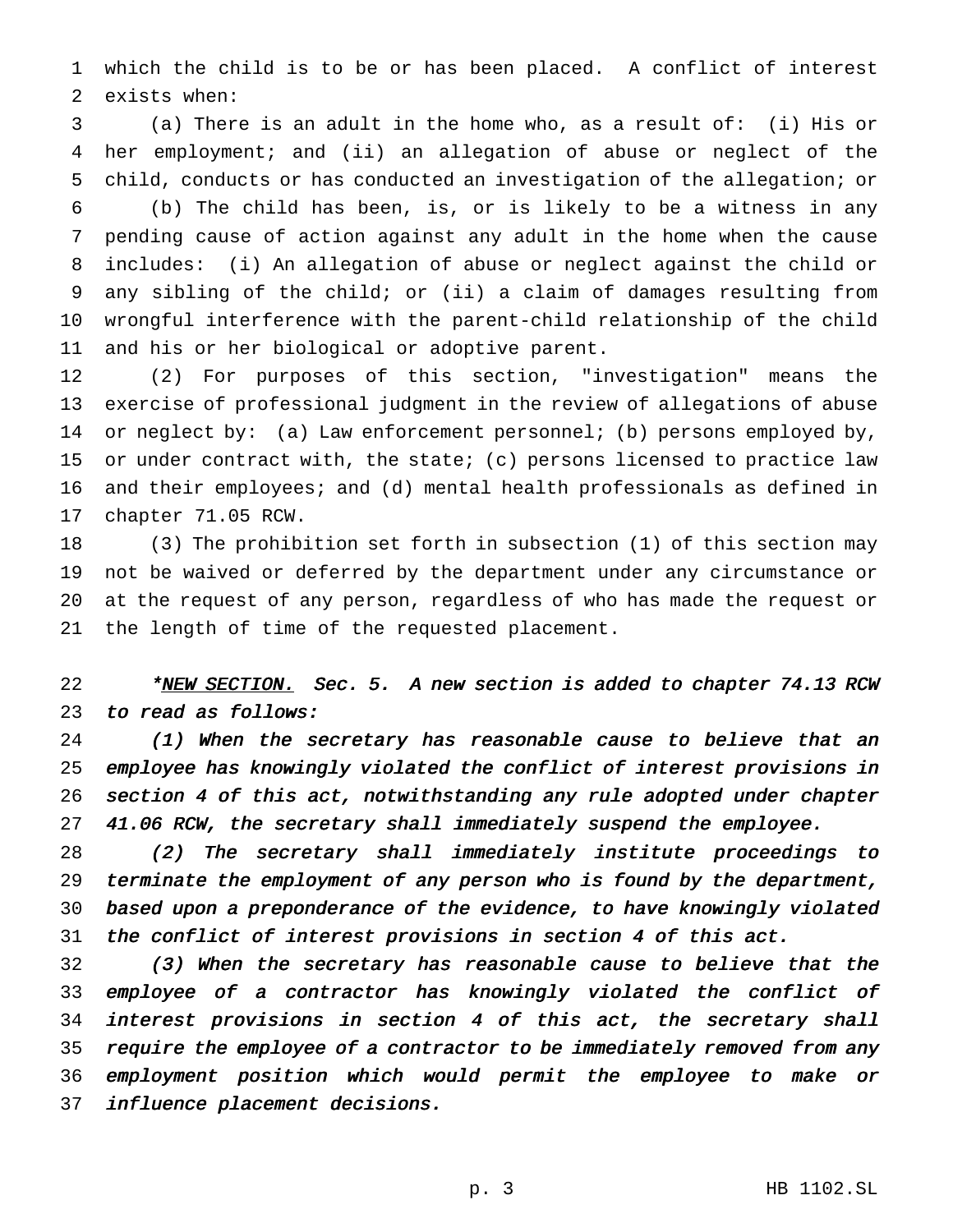(4) The secretary shall disqualify for employment with <sup>a</sup> contractor in any position which would permit the employee to make or influence placement decisions, any person who is found by the department, based upon <sup>a</sup> preponderance of evidence, to have knowingly violated the conflict of interest provisions of section <sup>4</sup> of this act.

 (5) The secretary, when considering the renewal of <sup>a</sup> contract with <sup>a</sup> contractor who has taken action under subsection (3) or (4) of this section, shall require the contractor to demonstrate that there has been significant progress made in reducing the likelihood that the contractor's employees would knowingly violate the conflict of interest provisions in section <sup>4</sup> of this act. The secretary shall not renew <sup>a</sup> 12 contract unless he or she determines that significant progress has been made.

 (6) For purposes of RCW 50.20.060, <sup>a</sup> person terminated under this section shall be considered discharged for misconduct.

**\*Sec. 5 was vetoed. See message at end of chapter.**

Passed the House April 16, 2001. Passed the Senate April 11, 2001. Approved by the Governor May 15, 2001, with the exception of certain items that were vetoed. Filed in Office of Secretary of State May 15, 2001.

Note: Governor's explanation of partial veto is as follows:

 "I am returning herewith, without my approval as to sections 2 and 5, House Bill No. 1102 entitled:

"AN ACT Relating to foster parents' rights;"

 House Bill No. 1102 states the rights foster parents have to be free from coercion, discrimination, reprisal and retaliation in serving foster children. It also confirms that the Department of Social and Health Services (DSHS) must share information about a foster child and the child's family with foster parents, and prevents children from being placed in homes where a foster parent may have a conflict of interest.

 Section 2 of the bill would have expressly prohibited DSHS from retaliating or discriminating against a foster parent because of a complaint he or she may have made against DSHS, as well as several other foster parent protections.

 While it is an excellent idea to articulate foster parents' rights and responsibilities, section 2 was flawed. The section was unclear, and may have created unintended broad new liabilities for the state. DSHS would have been placed in a no-win position where any action it might have taken involving a foster parent who has complained could result in a lawsuit.

 Other states have enacted comprehensive laws establishing the rights of foster parents, and the Child Welfare League of America has